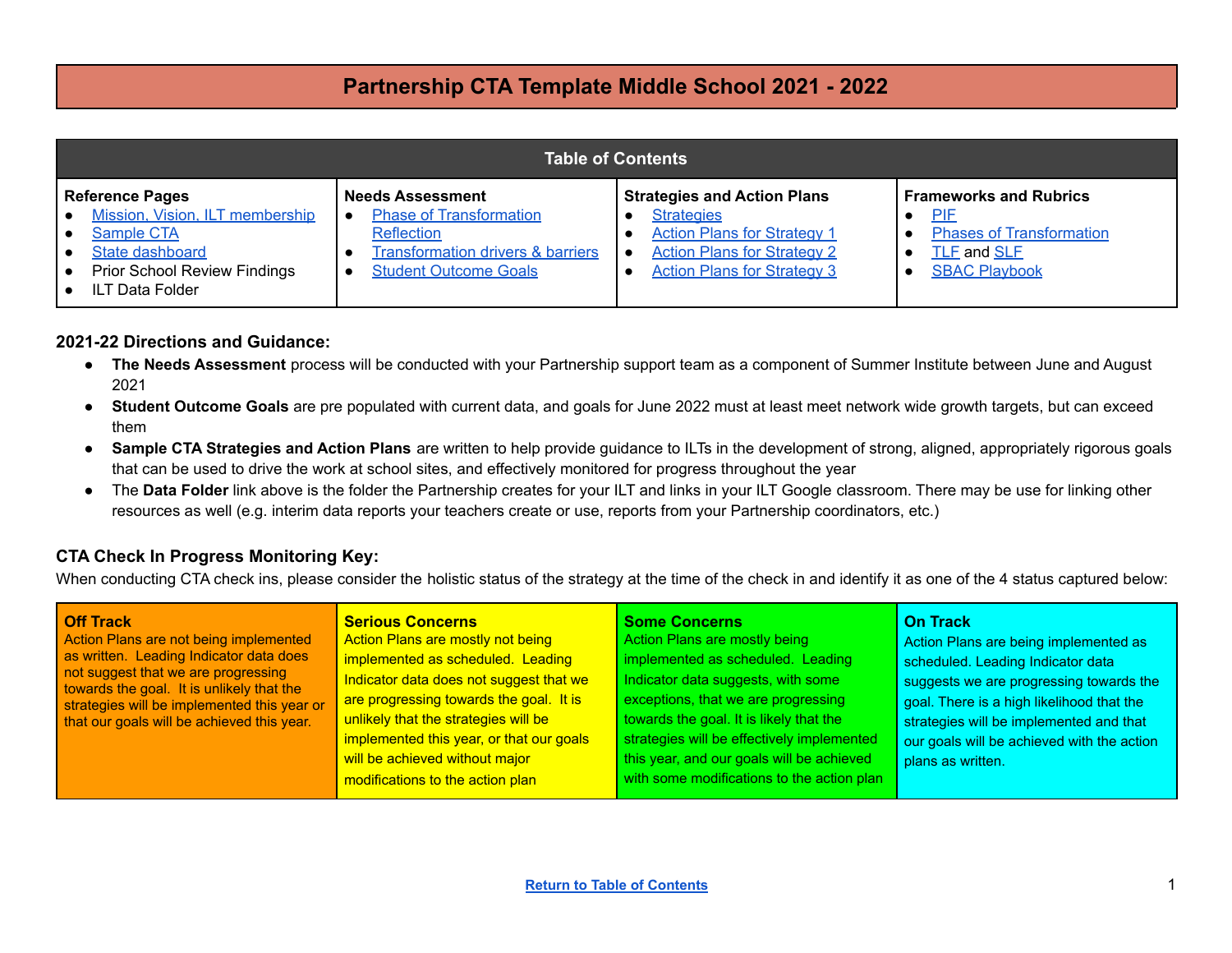| <b>School Mission</b> |                                          |             |                                       |                   |             |  |
|-----------------------|------------------------------------------|-------------|---------------------------------------|-------------------|-------------|--|
|                       |                                          |             |                                       |                   |             |  |
|                       | <b>School Vision, Core Values, Other</b> |             |                                       |                   |             |  |
|                       |                                          |             |                                       |                   |             |  |
|                       |                                          |             | 2021-22 Instructional Leadership Team |                   |             |  |
| <b>Name</b>           | <b>Title/Role</b>                        | Link to IGP | <b>Name</b>                           | <b>Title/Role</b> | Link to IGP |  |
|                       |                                          | <b>IGP</b>  |                                       |                   | <b>IGP</b>  |  |
|                       |                                          | <b>IGP</b>  |                                       |                   | <b>IGP</b>  |  |
|                       |                                          | <b>IGP</b>  |                                       |                   | <b>IGP</b>  |  |
|                       |                                          | <b>IGP</b>  |                                       |                   | <b>IGP</b>  |  |
|                       |                                          | <b>IGP</b>  |                                       |                   | <b>IGP</b>  |  |
|                       |                                          | <b>IGP</b>  |                                       |                   | <b>IGP</b>  |  |
|                       |                                          | <b>IGP</b>  |                                       |                   | <b>IGP</b>  |  |
|                       |                                          | <b>IGP</b>  |                                       |                   | <b>IGP</b>  |  |
|                       |                                          | <b>IGP</b>  |                                       |                   | <b>IGP</b>  |  |
|                       |                                          | <b>IGP</b>  |                                       |                   | <b>IGP</b>  |  |
|                       |                                          | <b>IGP</b>  |                                       |                   | <b>IGP</b>  |  |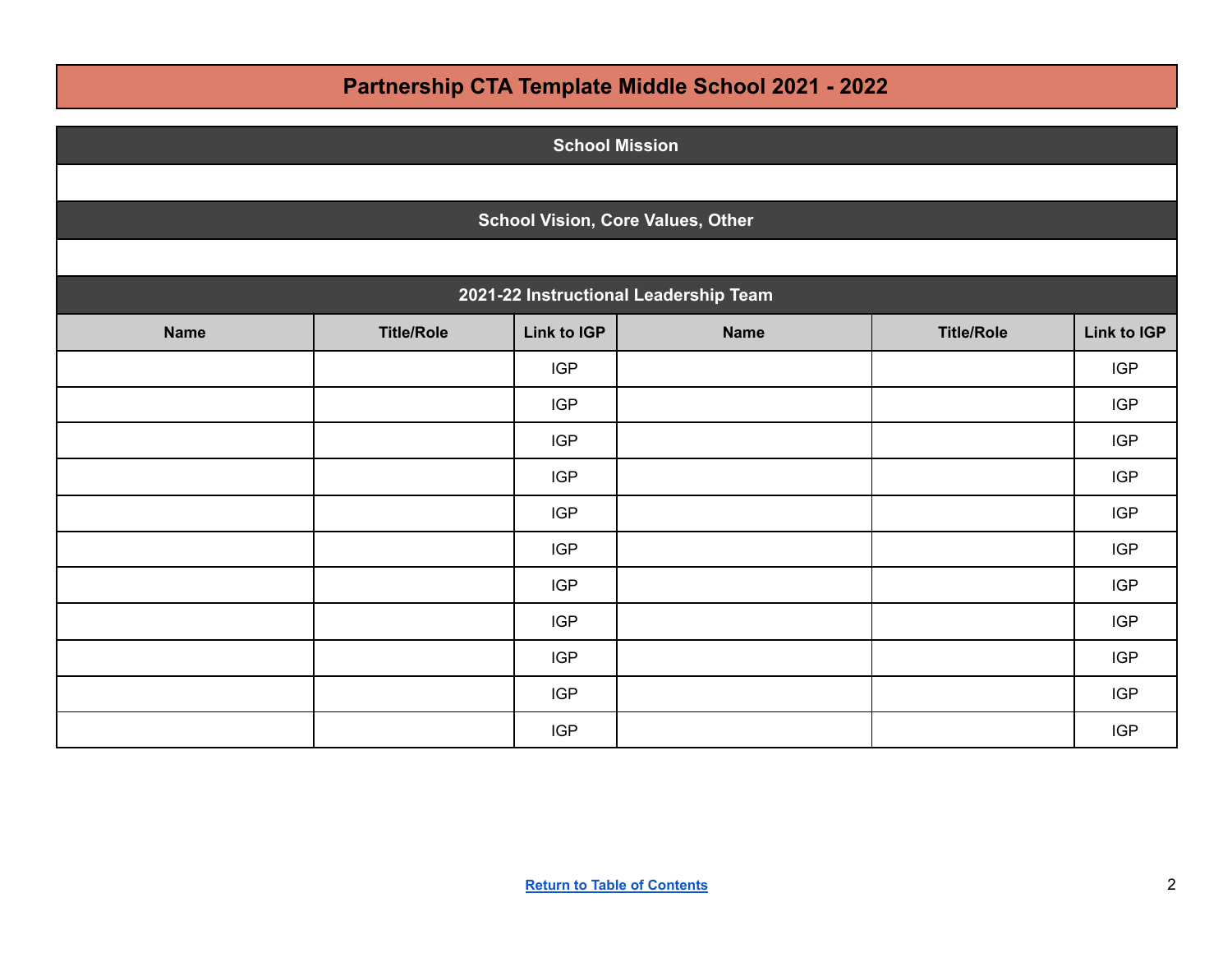#### **Transformation Journey - Phase Reflection**

<span id="page-2-0"></span>● With your Partnership support team, conduct a comprehensive reflection on your school's current Phase of Transformation using this reflection protocol

| Criteria                                                  | <b>BOY Assessment - Summer 2021</b> | EOY Assessment - May/June 2022 |
|-----------------------------------------------------------|-------------------------------------|--------------------------------|
| <b>The Student Experience</b>                             |                                     |                                |
| <b>Implementation of</b><br><b>Systems</b>                |                                     |                                |
| <b>Relative Student</b><br><b>Achievement and Growth</b>  |                                     |                                |
| <b>Students on Track for</b><br><b>College Completion</b> |                                     |                                |
| <b>College Completion</b><br><b>Culture Outcomes</b>      |                                     |                                |

| <b>BOY Phase of Transformation (Summer 2021)</b> | EOY Phase of Transformation (May/June 2022) |
|--------------------------------------------------|---------------------------------------------|
|                                                  |                                             |
|                                                  |                                             |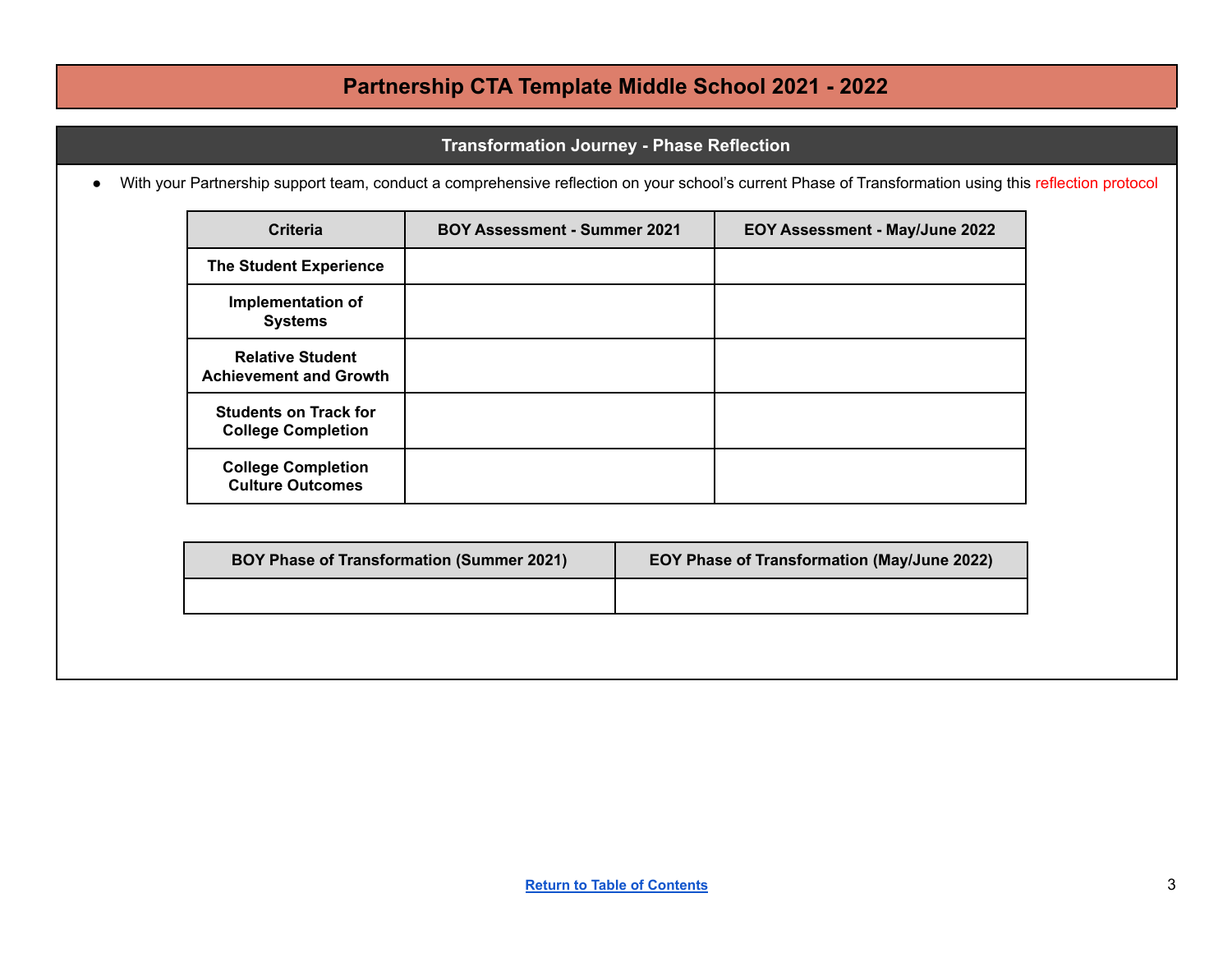#### **Transformation Journey Reflection - Drivers and Barriers**

- With your Partnership support team, conduct a comprehensive reflection on your school's current Phase of Transformation
- Key questions for consideration:
	- Given your ILT's reflection on your school's current Phase of Transformation, what are the primary factors (2-3) that account for the Phase you are currently in? Don't forget to consider both strengths and growth areas.
	- What are the primary barriers (2-3) to your school reaching or sustaining Powerful Schooling?

| 2-3 Primary Factors accounting for your current Phase of<br>Transformation | 2-3 Primary Barriers to reaching/sustaining Powerful Schooling |
|----------------------------------------------------------------------------|----------------------------------------------------------------|
|                                                                            |                                                                |
|                                                                            |                                                                |
|                                                                            |                                                                |
|                                                                            |                                                                |
|                                                                            |                                                                |
|                                                                            |                                                                |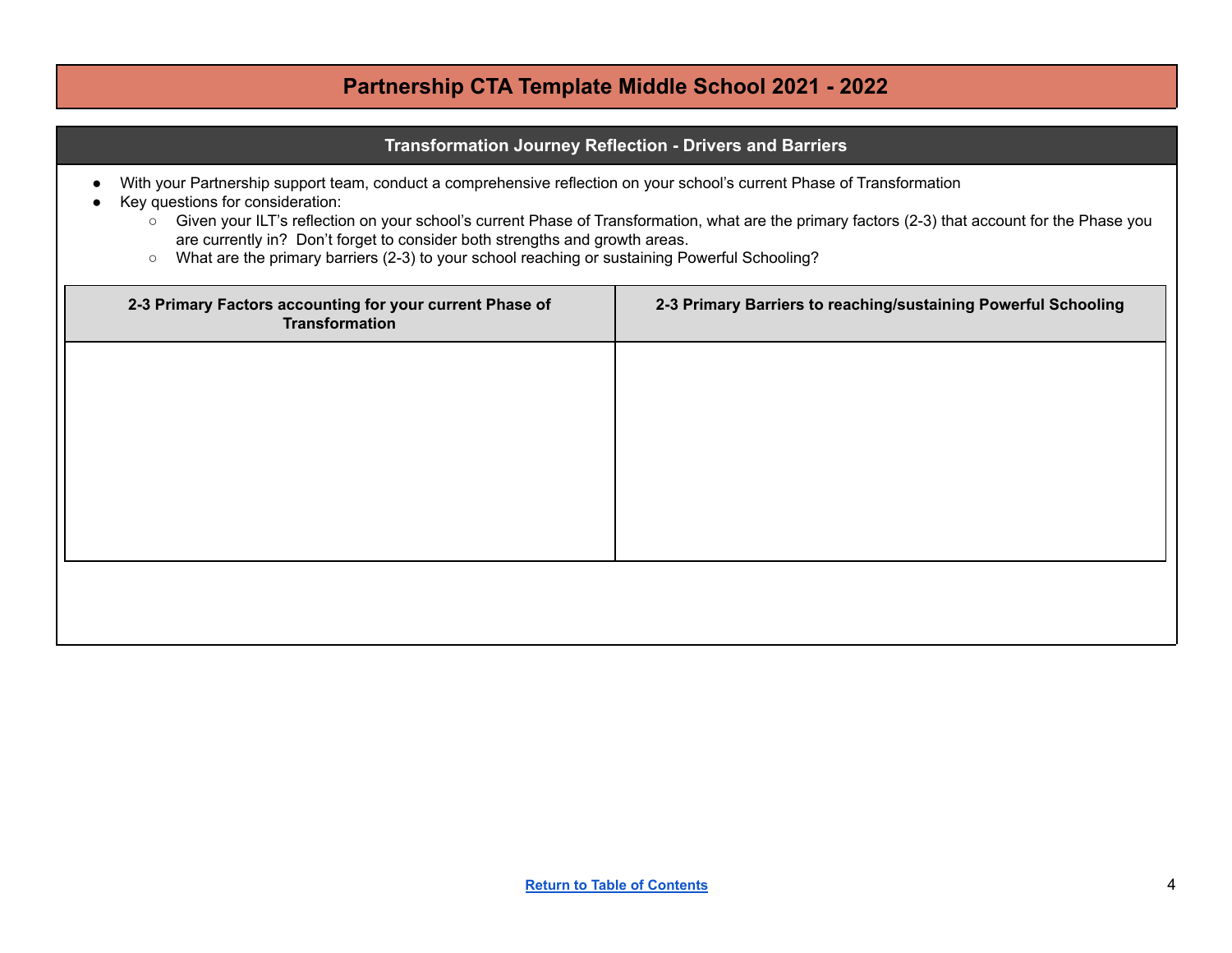| <b>Student Outcome Goals</b>                         |                                 |                          |  |                                |                                         |  |                  |
|------------------------------------------------------|---------------------------------|--------------------------|--|--------------------------------|-----------------------------------------|--|------------------|
| Definition of On-Track for College (Middle School)   |                                 |                          |  |                                |                                         |  |                  |
| <b>Working Towards</b>                               | Approaching                     | Meeting                  |  |                                | <b>Exceeding</b>                        |  |                  |
| meet 0-1 indicators                                  | meet 2-3 indicators             | meet 4 indicators        |  |                                | meet all 5 indicators                   |  |                  |
|                                                      |                                 |                          |  |                                |                                         |  |                  |
|                                                      |                                 | Definition of "on-track" |  |                                |                                         |  |                  |
| Attendance                                           | Reading level                   | <b>GPA</b>               |  |                                | <b>SBAC ELA</b>                         |  | <b>SBAC Math</b> |
| $96%+$                                               | $Band = prof+$                  | $3.0+$                   |  |                                | meet/exceed                             |  | meet/exceed      |
|                                                      |                                 |                          |  |                                |                                         |  |                  |
| <b>Student Outcome Goals</b><br><b>Student Group</b> | <b>Metric</b>                   |                          |  | <b>Baseline</b><br>$(2018-19)$ | June 2022 Minimum<br><b>Growth Goal</b> |  |                  |
| <b>All Students</b>                                  | On-Track for College Completion |                          |  | school specific                | $+4.4$                                  |  |                  |
| <b>African American Students</b>                     | On-Track for College Completion |                          |  | school specific                | $+6.4$                                  |  |                  |
| Latinx EO Students                                   | On-Track for College Completion |                          |  | school specific                | $+4.4$                                  |  |                  |
| <b>Students with IEPs</b>                            | On-Track for College Completion |                          |  | school specific                | $+9.6$                                  |  |                  |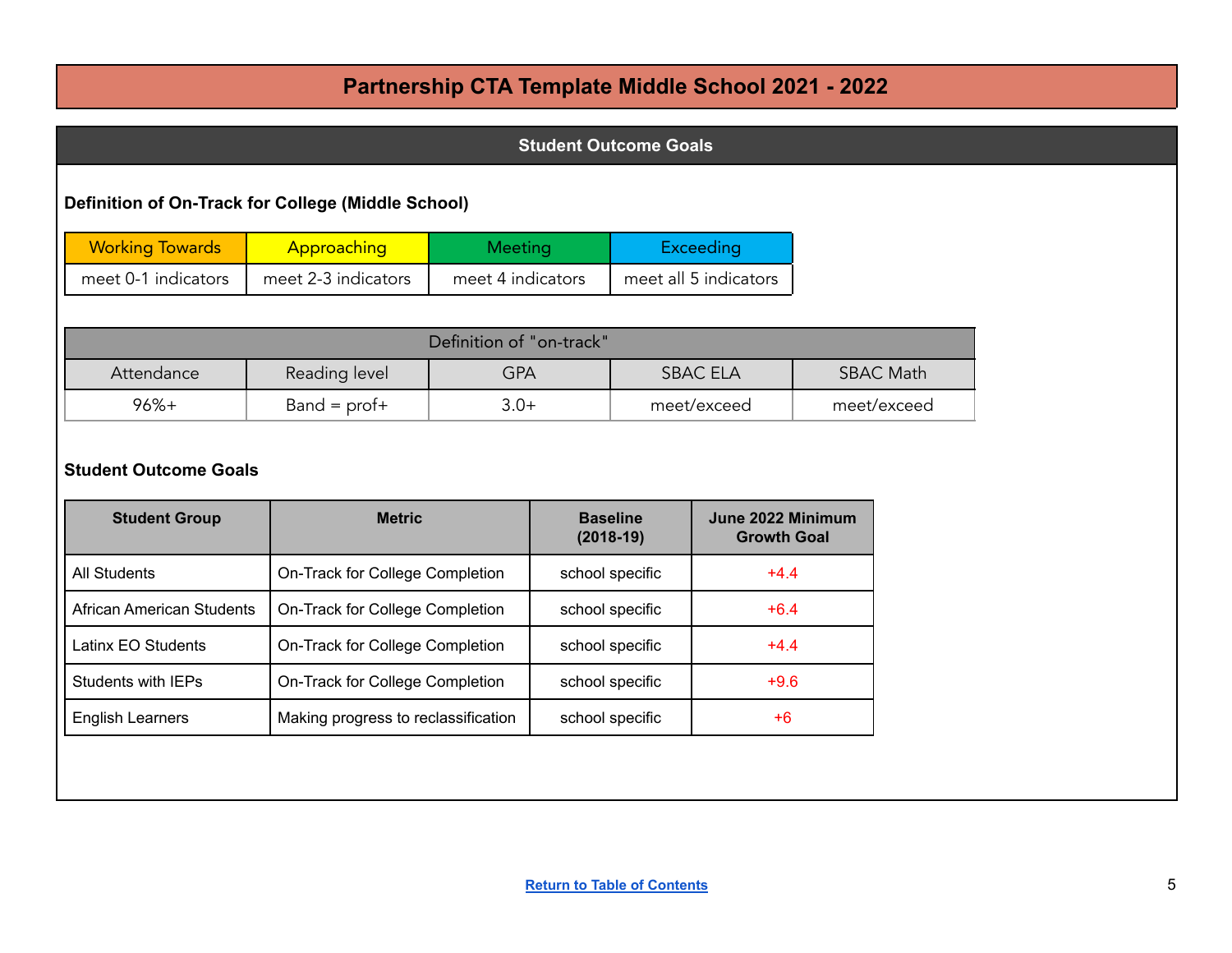| <b>Strategies</b>                                                                                                                                                                                                                                                                                                                                                                                                                                                                                                                                                                                                                                                                                                               |                                                                                                                                                            |                                                              |  |  |  |  |  |
|---------------------------------------------------------------------------------------------------------------------------------------------------------------------------------------------------------------------------------------------------------------------------------------------------------------------------------------------------------------------------------------------------------------------------------------------------------------------------------------------------------------------------------------------------------------------------------------------------------------------------------------------------------------------------------------------------------------------------------|------------------------------------------------------------------------------------------------------------------------------------------------------------|--------------------------------------------------------------|--|--|--|--|--|
| Identify up to 3 school-wide strategies your team will implement this year to achieve your student outcome goals, and to move towards Powerful<br>Schooling<br>At least one strategy must be explicitly focused on classroom instructional practice<br>Root your strategies in one or more key PIF elements that you will work collectively to move toward Full Implementation or further enhance as<br>Innovative Implementation<br>Important guidance: Strategies are not detailed action plans, rather they are high level statements giving a guiding direction to what the school will<br>implement this year, in alignment with the drivers and barriers noted above. Consider the sample CTA for examples of strategies. |                                                                                                                                                            |                                                              |  |  |  |  |  |
|                                                                                                                                                                                                                                                                                                                                                                                                                                                                                                                                                                                                                                                                                                                                 | In order to meet our growth targets for students on-track for college, and progress towards Powerful Schooling, we will enact the following<br>strategies: |                                                              |  |  |  |  |  |
| <b>Strategy 1</b><br><b>Action Plans</b> Progress Monitoring                                                                                                                                                                                                                                                                                                                                                                                                                                                                                                                                                                                                                                                                    | <b>Strategy 2</b><br><b>Action Plans</b> Progress Monitoring                                                                                               | <b>Strategy 3</b><br><b>Action Plans</b> Progress Monitoring |  |  |  |  |  |
|                                                                                                                                                                                                                                                                                                                                                                                                                                                                                                                                                                                                                                                                                                                                 |                                                                                                                                                            |                                                              |  |  |  |  |  |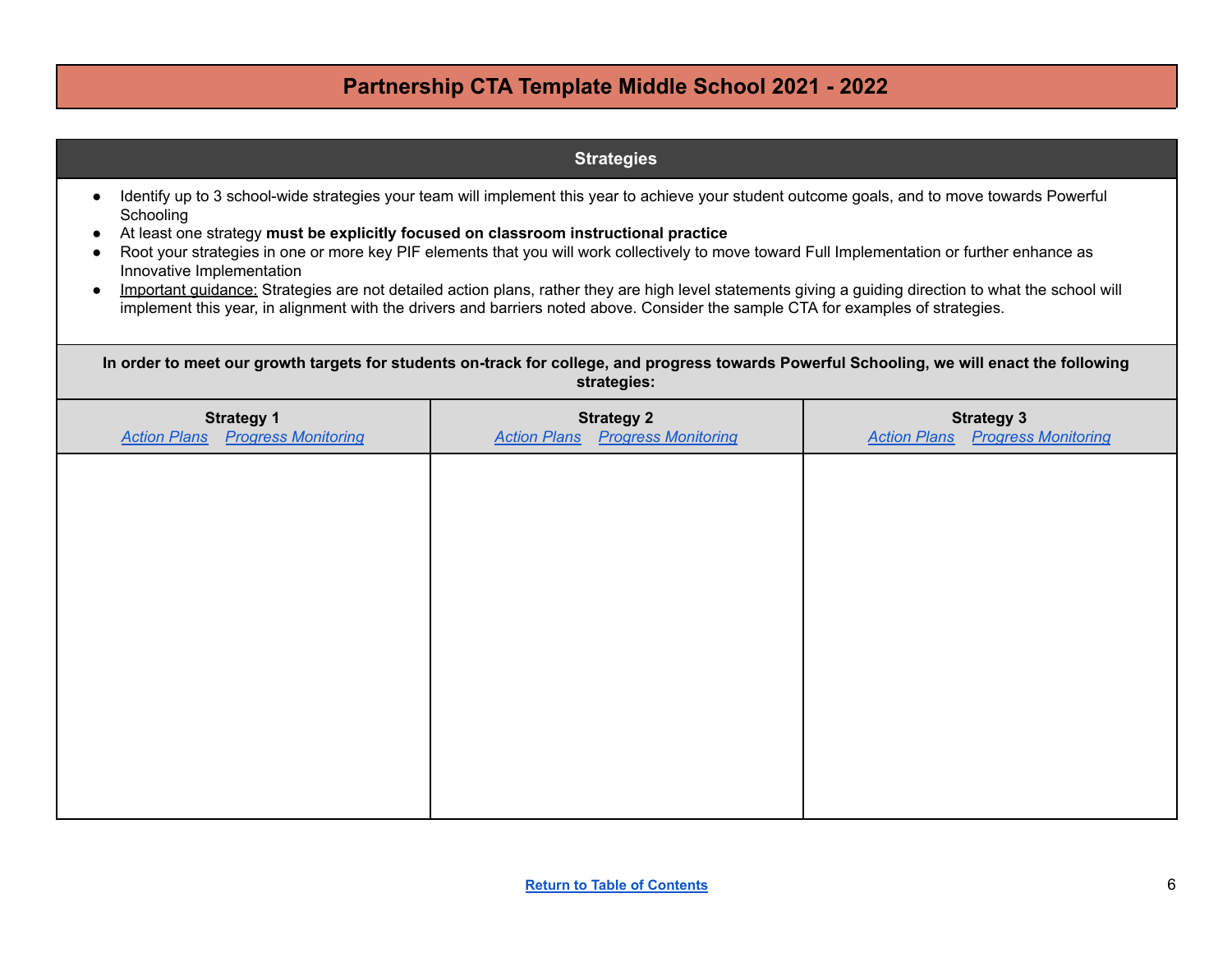<span id="page-6-0"></span>

| <b>Strategy 1 - Action Plans</b>                                                                 |                                                                                                                                                                                                            |  |  |  |
|--------------------------------------------------------------------------------------------------|------------------------------------------------------------------------------------------------------------------------------------------------------------------------------------------------------------|--|--|--|
| <b>Strategy</b> (paste from above):                                                              |                                                                                                                                                                                                            |  |  |  |
| <b>Steps to Achieve Goals</b>                                                                    | <b>Roles &amp; Responsibilities</b><br>Consider: ILT, Grade Level Teams/Departments, Family<br>Action Team, Culture Teams, key partners, Admin Team,<br>Partnership support team, LAUSD support team, etc. |  |  |  |
| Identify the action steps your team will take in order to achieve the goal, and the timeline for | Identify which individuals and team(s) will have a role in                                                                                                                                                 |  |  |  |
| each step. We recommend not building out comprehensive project plans in this document,           | leading or implementing this action step, and what their                                                                                                                                                   |  |  |  |
| rather link any related agendas, project plans, etc. in this document.                           | role(s) and responsibilities will be.                                                                                                                                                                      |  |  |  |
| Identify the action steps your team will take in order to achieve the goal, and the timeline for | Identify which individuals and team(s) will have a role in                                                                                                                                                 |  |  |  |
| each step. We recommend not building out comprehensive project plans in this document,           | leading or implementing this action step, and what their                                                                                                                                                   |  |  |  |
| rather link any related agendas, project plans, etc. in this document.                           | role(s) and responsibilities will be                                                                                                                                                                       |  |  |  |
| Identify the action steps your team will take in order to achieve the goal, and the timeline for | Identify which individuals and team(s) will have a role in                                                                                                                                                 |  |  |  |
| each step. We recommend not building out comprehensive project plans in this document,           | leading or implementing this action step, and what their                                                                                                                                                   |  |  |  |
| rather link any related agendas, project plans, etc. in this document.                           | role(s) and responsibilities will be                                                                                                                                                                       |  |  |  |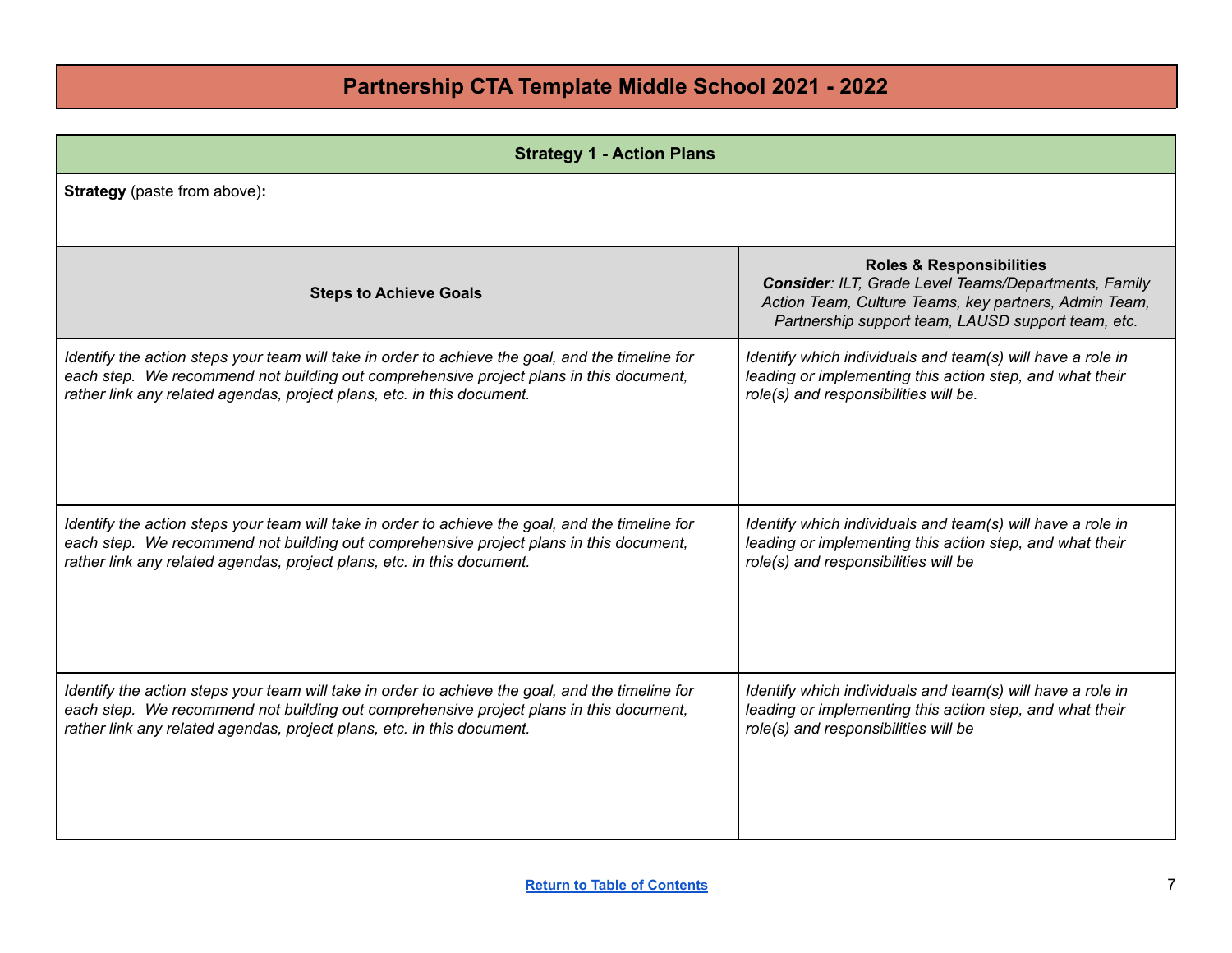## **Strategy 1 - CTA Check In and Progress Monitoring Process**

<span id="page-7-0"></span>

| <b>Action Steps from CTA Check In #1 (Fall)</b>                                                                                                                | <b>Status</b>                                 |
|----------------------------------------------------------------------------------------------------------------------------------------------------------------|-----------------------------------------------|
| Given our reflections, what are our action steps to continue to progress towards/maintain Powerful Schooling and reach our [<br><b>Student Outcomes Goals?</b> | On Track<br>Some Concerns<br>Serious Concerns |
| Who is responsible for what? By when?                                                                                                                          | Off Track                                     |
| Schedule next CTA check in, if not done already                                                                                                                |                                               |

| <b>Action Steps from CTA Check In #2 (Winter Institute)</b>                                                                                             | <b>Status</b>                                 |
|---------------------------------------------------------------------------------------------------------------------------------------------------------|-----------------------------------------------|
| Given our reflections, what are our action steps to continue to progress towards/maintain Powerful Schooling and reach our<br>  Student Outcomes Goals? | On Track<br>Some Concerns<br>Serious Concerns |
| Who is responsible for what? By when?                                                                                                                   | Off Track                                     |
| Schedule next CTA check in, if not done already                                                                                                         |                                               |

| <b>Action Steps from CTA Check In #3 (Spring)</b>                                                                                                            |                                               |
|--------------------------------------------------------------------------------------------------------------------------------------------------------------|-----------------------------------------------|
| Given our reflections, what are our action steps to continue to progress towards/maintain Powerful Schooling and reach our<br><b>Student Outcomes Goals?</b> | On Track<br>Some Concerns<br>Serious Concerns |
| Who is responsible for what? By when?                                                                                                                        | Off Track                                     |
| Schedule next CTA check in, if not done already                                                                                                              |                                               |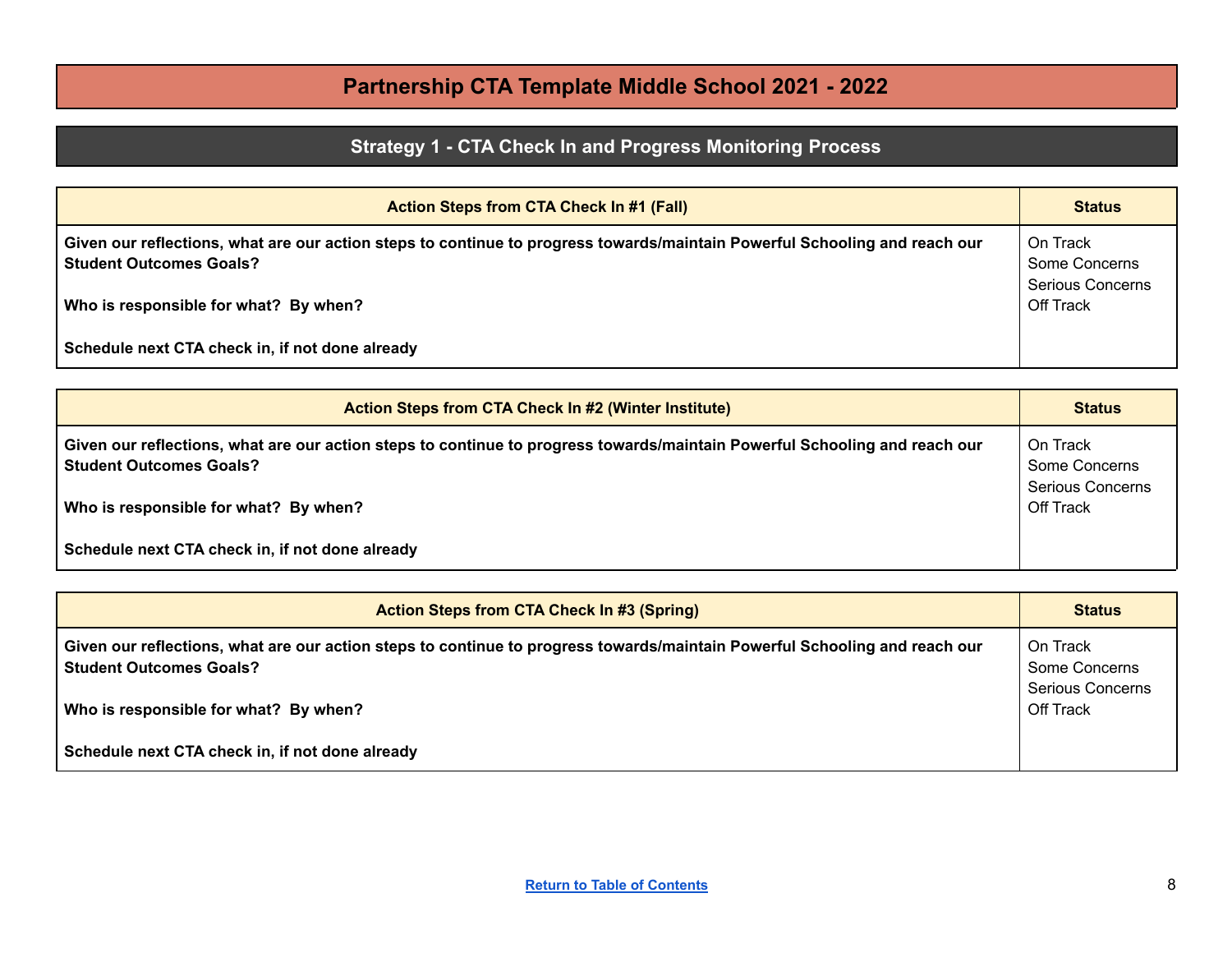<span id="page-8-0"></span>

| <b>Strategy 2 - Action Plans</b>                                                                 |                                                                                                                                                                                                            |
|--------------------------------------------------------------------------------------------------|------------------------------------------------------------------------------------------------------------------------------------------------------------------------------------------------------------|
| <b>Strategy</b> (paste from above):                                                              |                                                                                                                                                                                                            |
| <b>Steps to Achieve Goals</b>                                                                    | <b>Roles &amp; Responsibilities</b><br>Consider: ILT, Grade Level Teams/Departments, Family<br>Action Team, Culture Teams, key partners, Admin Team,<br>Partnership support team, LAUSD support team, etc. |
| Identify the action steps your team will take in order to achieve the goal, and the timeline for | Identify which individuals and team(s) will have a role in                                                                                                                                                 |
| each step. We recommend not building out comprehensive project plans in this document,           | leading or implementing this action step, and what their                                                                                                                                                   |
| rather link any related agendas, project plans, etc. in this document.                           | role(s) and responsibilities will be.                                                                                                                                                                      |
| Identify the action steps your team will take in order to achieve the goal, and the timeline for | Identify which individuals and team(s) will have a role in                                                                                                                                                 |
| each step. We recommend not building out comprehensive project plans in this document,           | leading or implementing this action step, and what their                                                                                                                                                   |
| rather link any related agendas, project plans, etc. in this document.                           | role(s) and responsibilities will be                                                                                                                                                                       |
| Identify the action steps your team will take in order to achieve the goal, and the timeline for | Identify which individuals and team(s) will have a role in                                                                                                                                                 |
| each step. We recommend not building out comprehensive project plans in this document,           | leading or implementing this action step, and what their                                                                                                                                                   |
| rather link any related agendas, project plans, etc. in this document.                           | role(s) and responsibilities will be                                                                                                                                                                       |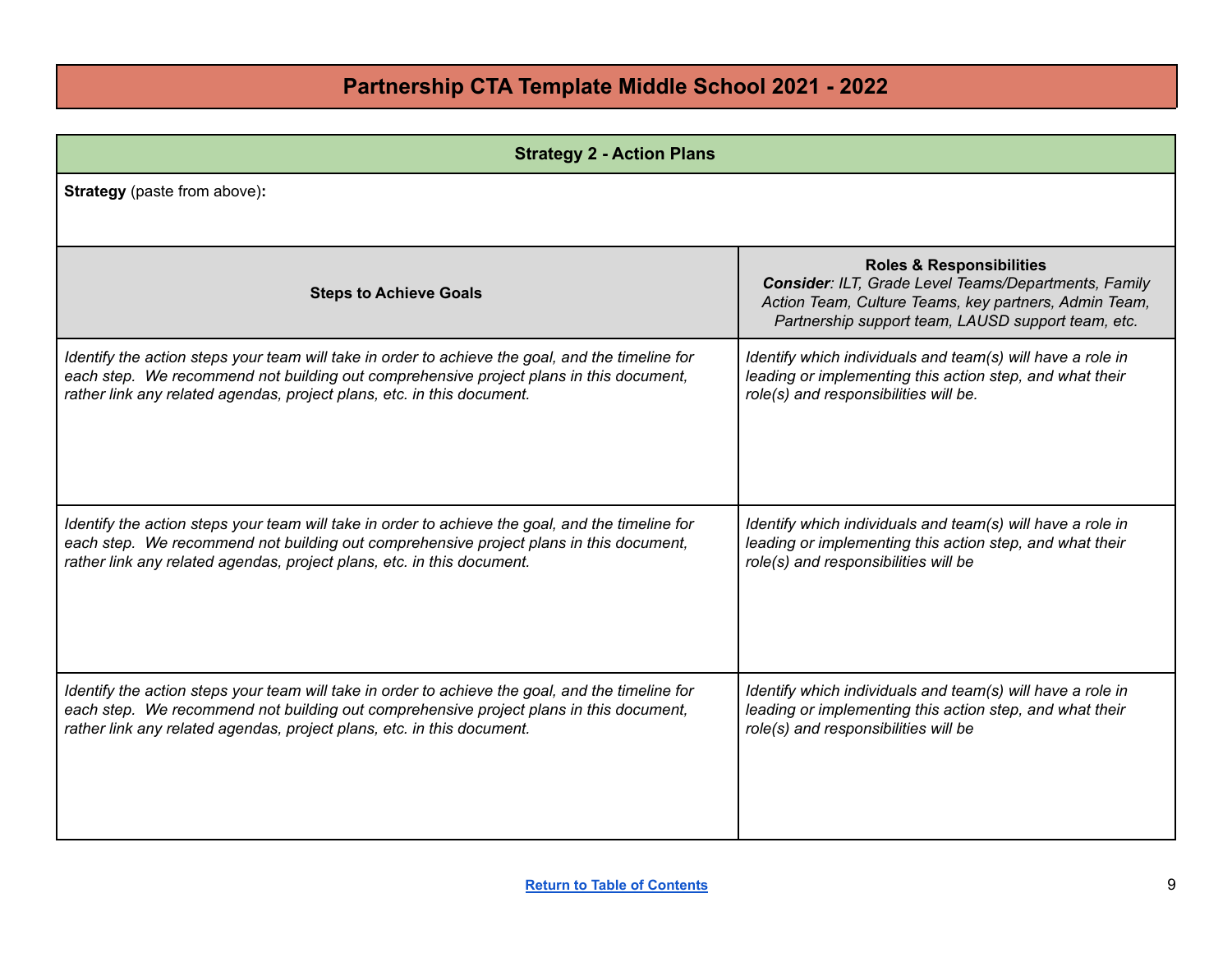## **Strategy 2 - CTA Check In and Progress Monitoring Process**

<span id="page-9-0"></span>

| <b>Action Steps from CTA Check In #1 (Fall)</b>                                                                                                                | <b>Status</b>                                 |
|----------------------------------------------------------------------------------------------------------------------------------------------------------------|-----------------------------------------------|
| Given our reflections, what are our action steps to continue to progress towards/maintain Powerful Schooling and reach our [<br><b>Student Outcomes Goals?</b> | On Track<br>Some Concerns<br>Serious Concerns |
| Who is responsible for what? By when?                                                                                                                          | Off Track                                     |
| Schedule next CTA check in, if not done already                                                                                                                |                                               |

| <b>Action Steps from CTA Check In #2 (Winter Institute)</b>                                                                                             | <b>Status</b>                                 |
|---------------------------------------------------------------------------------------------------------------------------------------------------------|-----------------------------------------------|
| Given our reflections, what are our action steps to continue to progress towards/maintain Powerful Schooling and reach our<br>  Student Outcomes Goals? | On Track<br>Some Concerns<br>Serious Concerns |
| Who is responsible for what? By when?                                                                                                                   | Off Track                                     |
| Schedule next CTA check in, if not done already                                                                                                         |                                               |

| <b>Action Steps from CTA Check In #3 (Spring)</b>                                                                                                            | <b>Status</b>                                 |
|--------------------------------------------------------------------------------------------------------------------------------------------------------------|-----------------------------------------------|
| Given our reflections, what are our action steps to continue to progress towards/maintain Powerful Schooling and reach our<br><b>Student Outcomes Goals?</b> | On Track<br>Some Concerns<br>Serious Concerns |
| Who is responsible for what? By when?                                                                                                                        | Off Track                                     |
| Schedule next CTA check in, if not done already                                                                                                              |                                               |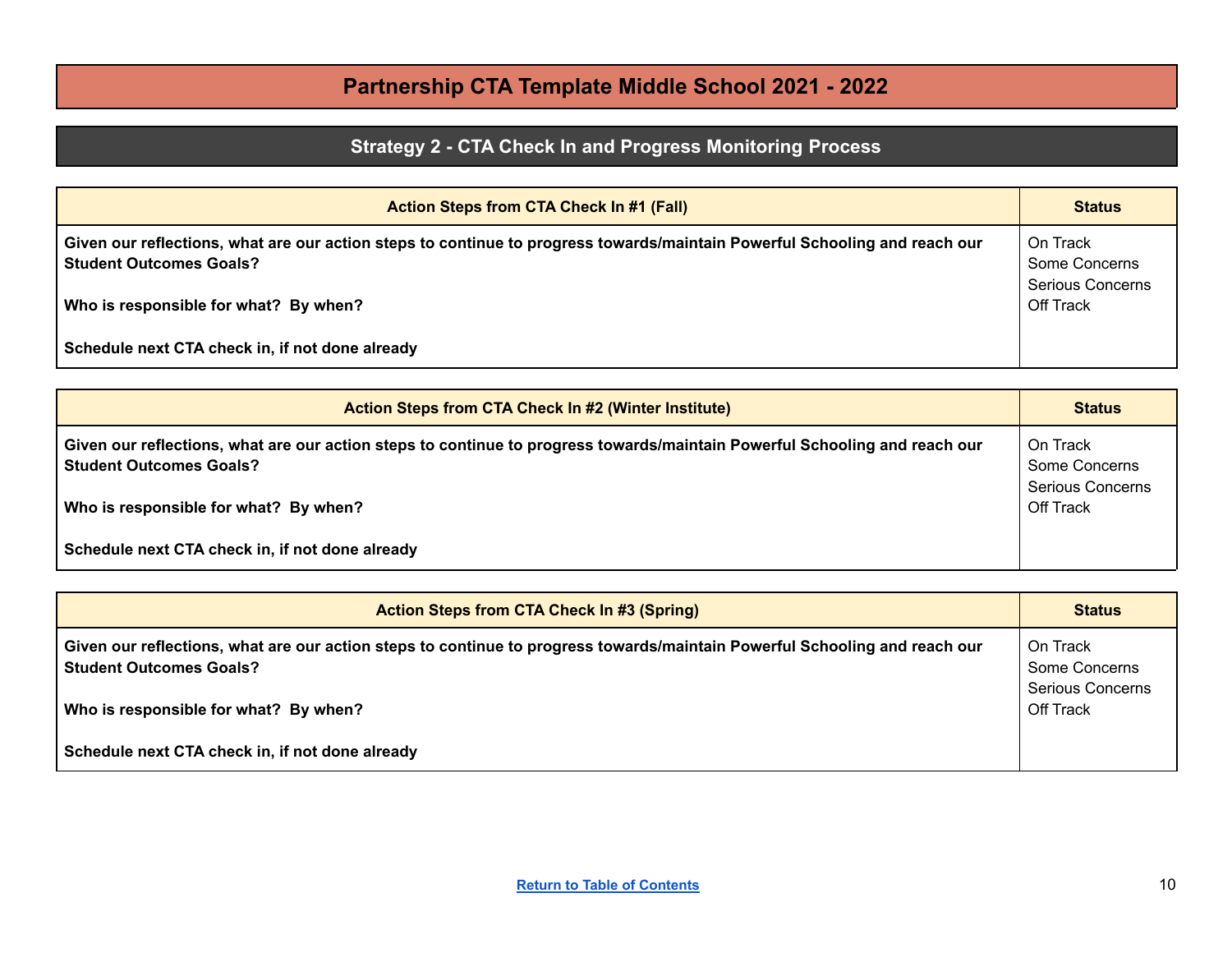<span id="page-10-0"></span>

| <b>Strategy 3 - Action Plans</b>                                                                 |                                                                                                                                                                                                            |
|--------------------------------------------------------------------------------------------------|------------------------------------------------------------------------------------------------------------------------------------------------------------------------------------------------------------|
| <b>Strategy</b> (paste from above):                                                              |                                                                                                                                                                                                            |
| <b>Steps to Achieve Goals</b>                                                                    | <b>Roles &amp; Responsibilities</b><br>Consider: ILT, Grade Level Teams/Departments, Family<br>Action Team, Culture Teams, key partners, Admin Team,<br>Partnership support team, LAUSD support team, etc. |
| Identify the action steps your team will take in order to achieve the goal, and the timeline for | Identify which individuals and team(s) will have a role in                                                                                                                                                 |
| each step. We recommend not building out comprehensive project plans in this document,           | leading or implementing this action step, and what their                                                                                                                                                   |
| rather link any related agendas, project plans, etc. in this document.                           | role(s) and responsibilities will be.                                                                                                                                                                      |
| Identify the action steps your team will take in order to achieve the goal, and the timeline for | Identify which individuals and team(s) will have a role in                                                                                                                                                 |
| each step. We recommend not building out comprehensive project plans in this document,           | leading or implementing this action step, and what their                                                                                                                                                   |
| rather link any related agendas, project plans, etc. in this document.                           | role(s) and responsibilities will be                                                                                                                                                                       |
| Identify the action steps your team will take in order to achieve the goal, and the timeline for | Identify which individuals and team(s) will have a role in                                                                                                                                                 |
| each step. We recommend not building out comprehensive project plans in this document,           | leading or implementing this action step, and what their                                                                                                                                                   |
| rather link any related agendas, project plans, etc. in this document.                           | role(s) and responsibilities will be                                                                                                                                                                       |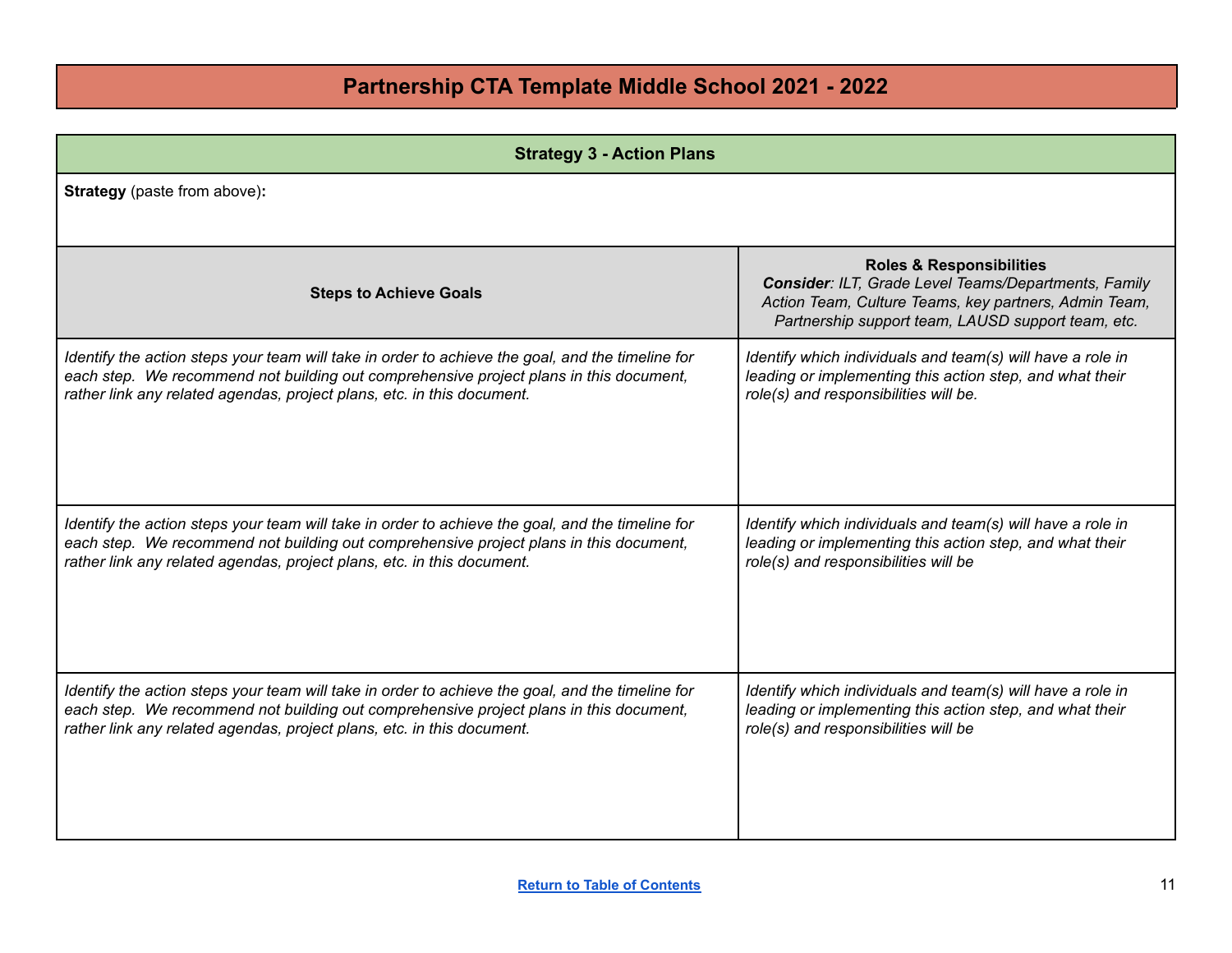## **Strategy 3 - CTA Check In and Progress Monitoring Process**

<span id="page-11-0"></span>

| <b>Action Steps from CTA Check In #1 (Fall)</b>                                                                                                                | <b>Status</b>                                 |
|----------------------------------------------------------------------------------------------------------------------------------------------------------------|-----------------------------------------------|
| Given our reflections, what are our action steps to continue to progress towards/maintain Powerful Schooling and reach our  <br><b>Student Outcomes Goals?</b> | On Track<br>Some Concerns<br>Serious Concerns |
| Who is responsible for what? By when?                                                                                                                          | Off Track                                     |
| Schedule next CTA check in, if not done already                                                                                                                |                                               |

| <b>Action Steps from CTA Check In #2 (Winter Institute)</b>                                                                                                  | <b>Status</b>                                        |
|--------------------------------------------------------------------------------------------------------------------------------------------------------------|------------------------------------------------------|
| Given our reflections, what are our action steps to continue to progress towards/maintain Powerful Schooling and reach our<br><b>Student Outcomes Goals?</b> | On Track<br>Some Concerns<br><b>Serious Concerns</b> |
| Who is responsible for what? By when?                                                                                                                        | Off Track                                            |
| Schedule next CTA check in, if not done already                                                                                                              |                                                      |

| <b>Action Steps from CTA Check In #3 (Spring)</b>                                                                                                            | <b>Status</b>                        |
|--------------------------------------------------------------------------------------------------------------------------------------------------------------|--------------------------------------|
| Given our reflections, what are our action steps to continue to progress towards/maintain Powerful Schooling and reach our<br><b>Student Outcomes Goals?</b> | On Track<br>Some Concerns            |
| Who is responsible for what? By when?                                                                                                                        | <b>Serious Concerns</b><br>Off Track |
| Schedule next CTA check in, if not done already                                                                                                              |                                      |